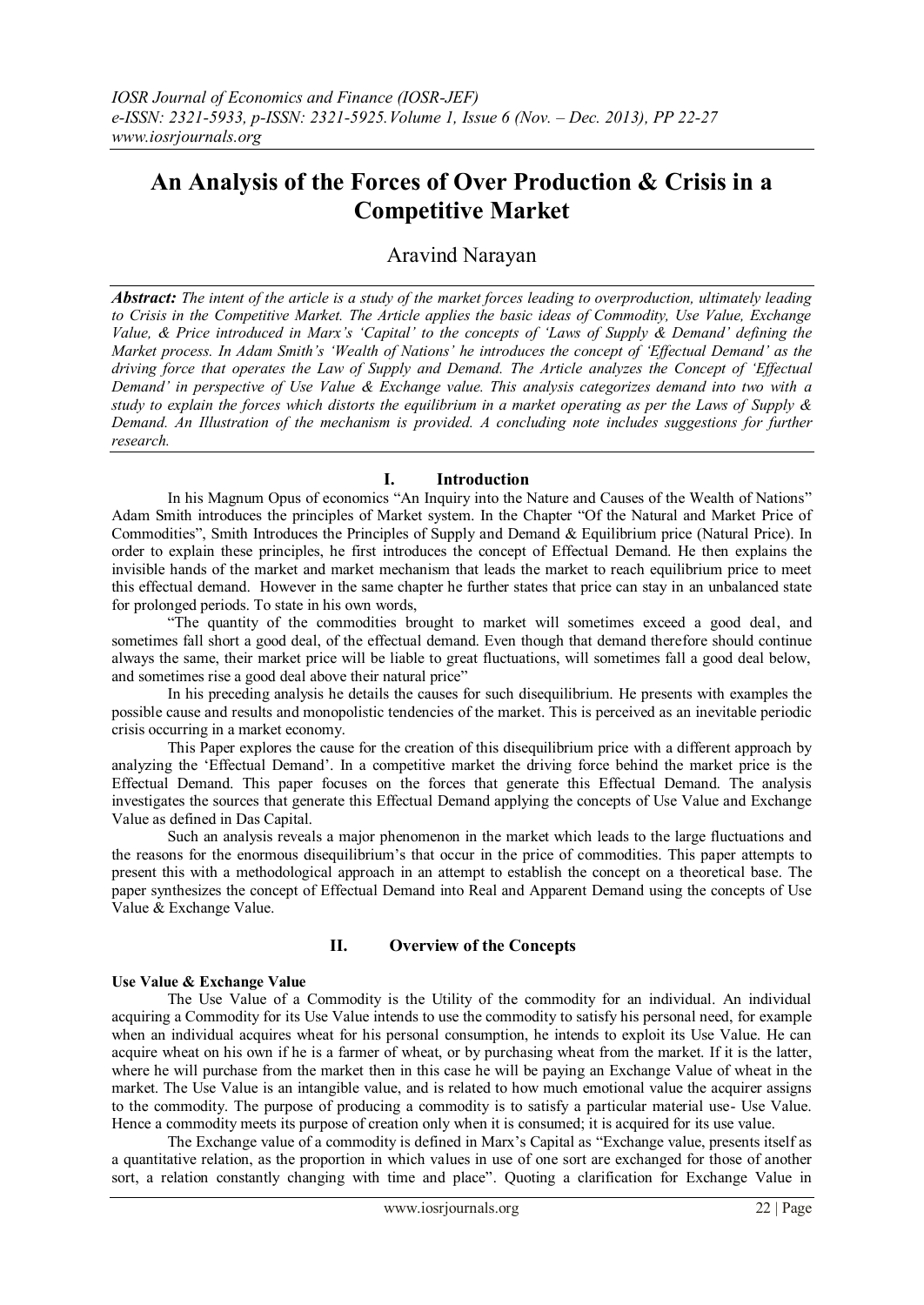Capital; " A given commodity, e.g., a quarter of wheat can be exchanged for 'x' quantity of silk, or 'y' quantity of gold, etc. – in short, any commodity can be exchanged for other commodities in the most different proportions. Instead of one exchange value, the wheat has, therefore, a great many exchange values with many different commodities". This means we can exchange a commodity with other commodity and quantity exchanged can vary. The Exchange value is relative to Time and Place. The exchange between commodities is what we call as trade or commerce. In the old days of barter system commodities were directly exchanged between themselves. However as the volume of trade expanded changing the nature of market, it was necessary to have a common item to which commodities can be equated to so that their value can be defined to facilitate exchange. Money was introduced for this.

#### **Money & Price**

Money acts like a commodity that expresses the value of any other commodity. Gold was the first commodity to be widely used as money and all other commodities were equated in terms of gold. Money is thus a measure of value i.e. it is a unit of measure of value. Thus a more valuable commodity will have more units of money assigned to it, than a less valuable commodity. The number of units of money assigned to a commodity to measure its value is defined as the Price of the commodity.

The form of money has change changed considerably with time, the form of money was initially as Gold (a commodity) which then changed to a Representative form of money (paper form) and now mostly Fiat money is used which is given as a particular currency, 'Dollar', 'Euro', 'Rupee', etc.

#### **From the above review we state;**

Money (in a particular currency) is a unit for expressing the Exchange Value of a Commodity. The value is expressed by assigning a particular number of units of currency money to the commodity and is called as price. The Price however specifically expresses only the Exchange Value of the commodity.

The Exchange value is a relative Quantity. The exchange value of a particular commodity is not constant, and it varies with time and place, i.e. geographic locations. A Trader is an individual or entity who exploits this relative nature of exchange value to generate profit, by shifting a commodity geographically or through time.

The Relative relationship between "Price" and "Exchange Value" is defined by the Laws of Supply and Demand. Demand is the requirement of a Commodity in the Market. Now this demand for a commodity in the market is the one which creates an Exchange Value for the same. The Exchange Value created by the demand is then expressed as Price (in units of Money).

"Demand for a commodity gives it an Exchange value which is expressed as Price using Money as its unit of measure'

#### **Supply and Demand in a Competitive Market**

Supply and Demand is considered one of the fundamental concepts of Market Economy. The four basic laws of supply and demand are;

- 1. If demand increases and supply remains unchanged, a shortage occurs, leading to a higher equilibrium price.
- 2. If demand decreases and supply remains unchanged, a surplus occurs, leading to a lower equilibrium price.
- 3. If demand remains unchanged and supply increases, a surplus occurs, leading to a lower equilibrium price.
- 4. If demand remains unchanged and supply decreases, a shortage occurs, leading to a higher equilibrium price.

In a competitive market when the Demand for a commodity increase and the supply does not follow the rise in demand then a shortage for the commodity will develop. This will lead to an increase in price, which will be reflected as higher profits for the producers and traders of the commodity. As a result more production will ensue and an increase in supply to meet the demand. The increased supply reduces the price to bring it to an equilibrium level. Suppose the Supply exceeds the Demand for the commodity leading to a surplus in the market the price of the commodity will fall, reducing or eliminating the profits of the producers and traders of the commodity. This will prompt the producers to reduce production, reducing the surplus and bringing the price to an equilibrium level.

In a market operating in equilibrium or close to equilibrium, the forces of Laws of Supply& Demand operate to balance the production and distribution of commodities with the demand for the commodities, preventing excessive over production or shortages. However in real markets we see that periodically this Equilibrium is distorted and the market enters into a crisis. Our next section tries to analyze the reasons for this instability.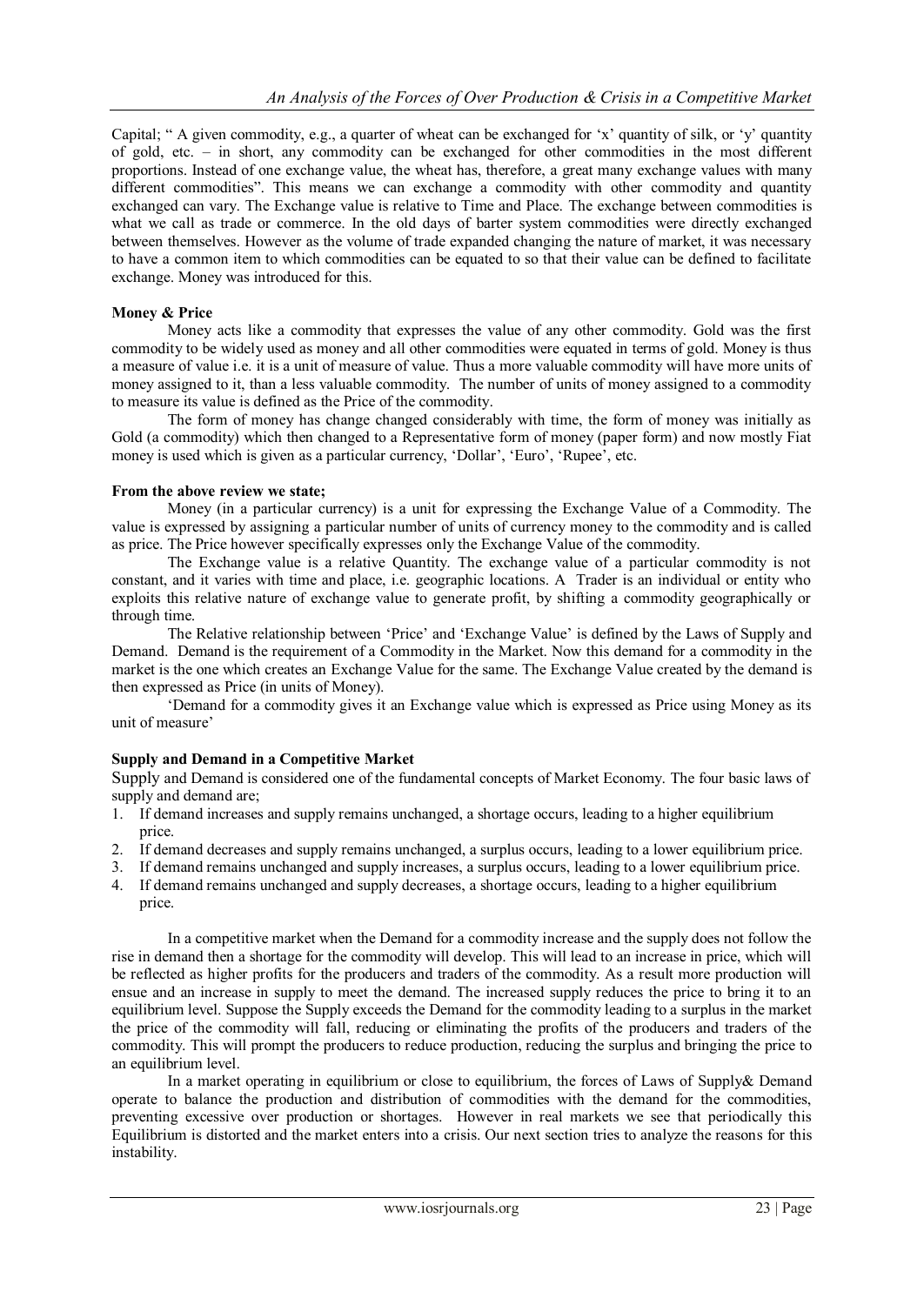#### **Effectual Demand**

#### **III. The Analysis of Demand**

We can established that Demand is the underlying force which is ultimately expressed as price whose relationship is theoretically explained through the 'Law of Demand' & 'Laws of Supply and Demand'.

The Laws of operation of the market as introduced in "Wealth of Nations" is based on the concept of an Effectual Demand. In Adam Smith, words

"The market price of every particular commodity is regulated by the proportion between the quantity which is actually brought to market, and the demand of those who are willing to pay the natural price of the commodity, or the whole value of the rent, labour, and profit, which must be paid in order to bring it thither. Such people may be called the effectual demanders and their demand the effectual demand; since it may be sufficient to effectuate the bringing of the commodity to market."

In principle, it is the Effectual Demand that drives the Market price of a product and its production. Effectual Demand is the demand created by the Individuals who wishes to acquire it, and also has the means to pay the market price of the product. Quoting a clarification for the effectual demand by Smith, "A very poor man may be said in some sense to have a demand for a coach and six; he might like to have it; but his demand is not an effectual demand, as the commodity can never be brought to market in order to satisfy it " Meaning even though a poor man can have a demand for a coach since he cannot afford to pay the market price for the coach, it is not an Effectual Demand as the market will not operate to manufacture a coach to meet his demand.

Thus the Driving force of the Market Mechanism Initiating production of a commodity in shortage or reducing the production of a commodity in Surplus is the Effectual Demand for the commodity.

#### **Synthesis of Effectual Demand**

Effectual Demand is a requirement for a commodity in a market. The demand for a commodity is created by individuals wishing to acquire that commodity with the means to pay for it. Now we can classify such individuals or any entities wishing to acquire that commodity, into two categories; based on the purpose for which they acquire a commodity.

We categorize as: (1) Effectual Demand Created by Individuals acquiring the commodity to exploit its Use Value (i.e. for consumption). (2) Effectual Demand created by Individuals to exploit its Exchange Value (for reselling the product) i.e. traders. The "Category 1" is the demand by **Consumers** and "Category 2" is the Demand by **Traders**. The two demands should be considered separately as they have intrinsic differences and play different roles on a market which operates on the principles of the Laws of Supply& Demand.

The purpose of creation of a commodity is to ultimately have a Use Value for it, (i.e. finally it is consumed). The Laws of Supply& Demand should operate such that the production of commodities is estimated based on the Effectual Demand for the commodity for its Use Value i.e. the Demand Created by the individuals in first category, who is purchasing the product for its Use Value to them (Individuals who are consumers of the product). Let us define this as the Real Demand. The Market forces should produce the commodity to meet the Real Demand for the Commodity.

Now let us analyze the demand created by a Trader. The trader is a person or entity who acquires the product in order to exploit the Relative nature of the Exchange Value. A trader usually anticipates an increase in Exchange value reflected as an increase in price by shifting the commodity geographically or through time. A trader should estimate a future need for a commodity and acquire it so that when the future demand for the product arises he will be able to sell the commodity at a profit. The trader is thus a speculator who speculates the future demand for a product and mobilizes the market forces to produce the commodity. He will realize his profits when he sells the commodity to the individual who actually consumes it (Exploits its use value). A trader thus acts as an intermediary between the producers and the actual consumers.

The Demand placed by a trader is speculative in nature as he speculates a future real demand for the product. Suppose he overestimates the future real demand he may not be able to find sufficient Consumers (End users) for the commodities in his stock ending up in making a loss. This works as a self correcting mechanism allowing the Laws of Supply and Demand to operate in the market.

In a market, the Total Effectual Demand that the market perceives includes a Speculative Demand generated by the Traders operating in the market. The traders should hypothetically estimate this based on the creation of a real demand by the end users. Generally traders operating in an established market with their experience should be able to do this effectively. However the Estimation cannot be practically perfect and there will be some under estimation or over estimation, Let us call this Part as an apparent part of the Total demand. Now the self correcting mechanism of Supply and Demand should keep this apparent part small allowing for the market to correct itself when there is an over estimation or under estimation.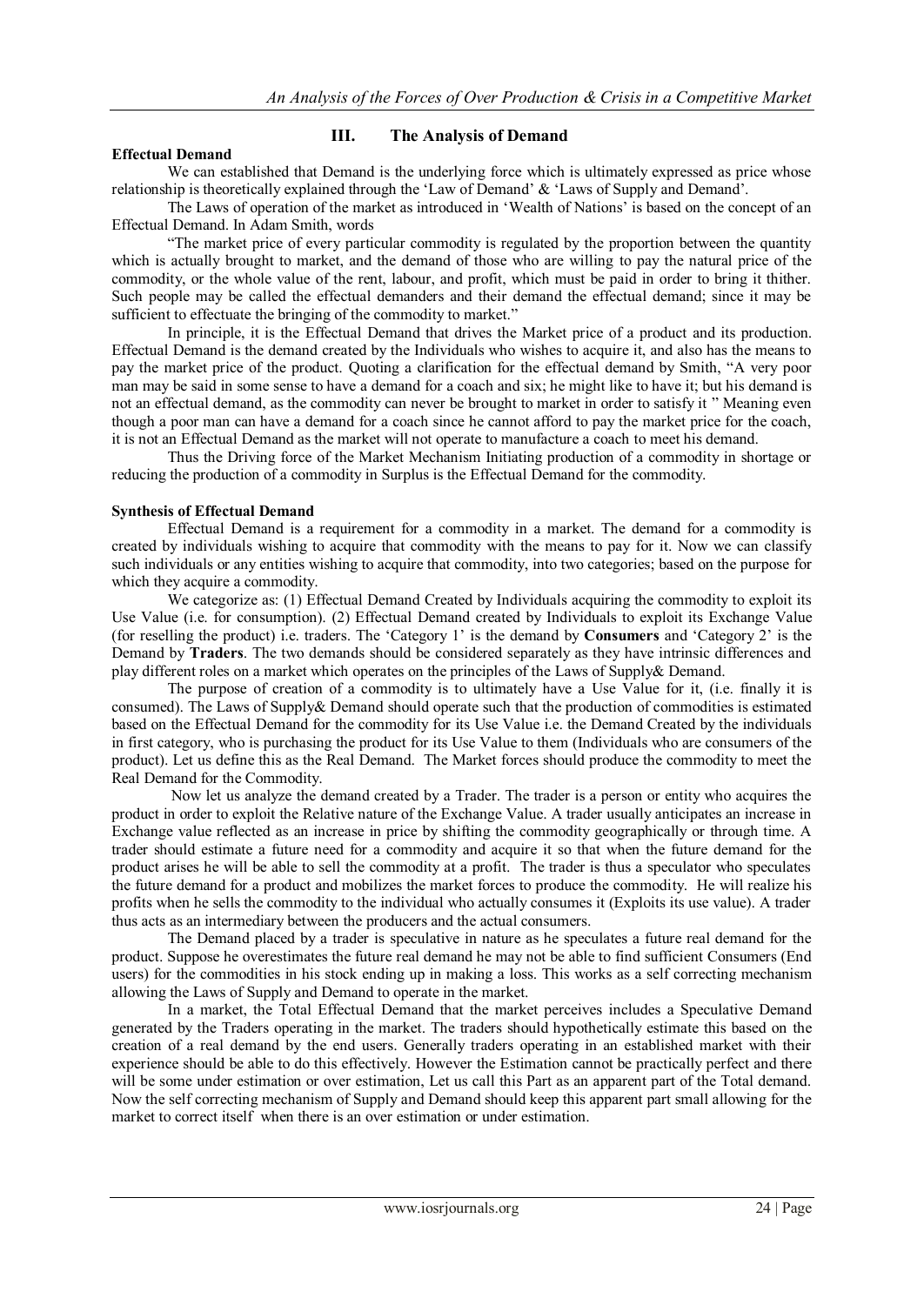| <b>Total Demand</b> (Effectual | - | <b>Real Demand</b> (Consumers | <b>Apparent Demand</b> (incorrect |
|--------------------------------|---|-------------------------------|-----------------------------------|
| demand seen by the Market)     |   | Demand)                       | Speculation by Traders)           |

However in the normal process if the Apparent Part of the Total demand increases the self correcting mechanism of the supply and demand should act to reduce it. If the Trader over speculates the real demand (positive Apparent demand) he will hold more stocks than he can sell and end up making a loss prompting him to reduce his orders and thus reducing the production process bringing down the Apparent part. If he speculates less than the actual demand (negative Apparent Demand) he will not be able to meet the needs of his real consumers prompting him to increase the orders which shall reflect as an increase in production.

However a Deregulated Market can generate a situation where the Apparent Part does not correct itself instead grows exponentially. Such a scenario is the object of study in this paper.

#### **IV. Creation of Fictitious Demand in a Deregulated Competitive Market**

In a deregulated market this equilibrium can be distorted. Consider a Deregulated market which allows for unrestricted entry of new traders. Also the market allows for Inter-Trader Trading. In such a market the apparent part of the speculated demand can increase exponentially.

The main reason for this is the Inter-trader; trading. Inter-trader trading means the trader sells (trades) goods with another trader. When inter-trader trading happens, the same commodity is exchanged multiple times without actually reaching its Use Value (i.e. reaching a consumer). This can be sustained if the traders circulate the commodity among themselves. However due to the multiple numbers of Exchanges of the commodity and each at a higher price than before will cause the market to perceive a rising demand for the commodity. Also the corrective mechanism of the Supply and Demand fails as the production does not reflect the Real Demand (Production for Actual Consumers). However still the demand for the product keeps on rising, and the traders still make a profit due Inter-Trader trading, and as long as there is continuous entry of new traders into the market, it will keep commodity circulation running, which results in a surge in the Apparent Part of the Total Demand.

In-order to sustain the inter-trader trading there should be sufficient entry of new traders into the market so that the one trader transfers the commodity to another trader. As new traders are attracted to the market there is sufficient circulation of the commodity reflected as the rise in Demand for the commodity in the Market. This Demand is generated by the traders themselves and is mostly the Apparent Part of the Total Demand i.e. it is a fictitious one. When Market forces commence production of the commodity to meet this fictitious demand Overproduction commences in the Market. However this over production due to its very nature can rise exponentially.

As this market boom proceeds the entry of new traders will start weaning of at some point of time. As the entry of new traders fall so does circulation of the commodity among the traders and this will cause the demand to fall. But by the time this happens the production forces would have already been activated and the Equilibrium is distorted by excessive supply and the Market goes into crisis. Due to Excessive over production to feed the Apparent or Fictitious part of the demand an excessively large stock of the commodity is created in the Market. Hence the market correction can be extended for long periods creating Recessions and Depressions.

#### **V. Illustration**

As the current crisis stems from the Real Estate sector we will use the Housing Unit as our commodity in the illustration.

Here we consider a community of 50 Households, and the availability of Housing units is balanced. Due to a change in the economic situation a migration ensues into the Community. Let us say the migration adds 40 more households into the community. This causes a shortage of housing units in the community, and the normal market forces commences. The price of the commodity increases. However our market is unregulated, allowing for easy market entry and credit, and thus allows unrestricted entry of traders. In this instance we apply the concept of use value and exchange value to differentiate a trader.

An individual making a bid for a housing unit in-order to use it as his home exploits the Use Value of the housing unit and is a consumer. However an individual placing an order for a housing unit to exploit a change in its Exchange value at a future time (speculating a price rise in future) is a trader. Now the order placed by a Trader and a Consumer is intrinsically different as for the order placed by the trader the housing unit should be sold to an actual consumer for it to meet its Use Value.

But then due to a sudden influx of new traders say a large number of individuals seeing the rising prices for the housing unit"s placing orders speculating to sell at a higher price becomes available in the market as traders. Thus our first traders who enter the market, even if they do not find someone with a Use Value for a housing unit (Consumer),they will easily be able to find someone who is a trader like himself wishing to purchase a housing unit for selling at a later date. Thus inter trader trading ensues.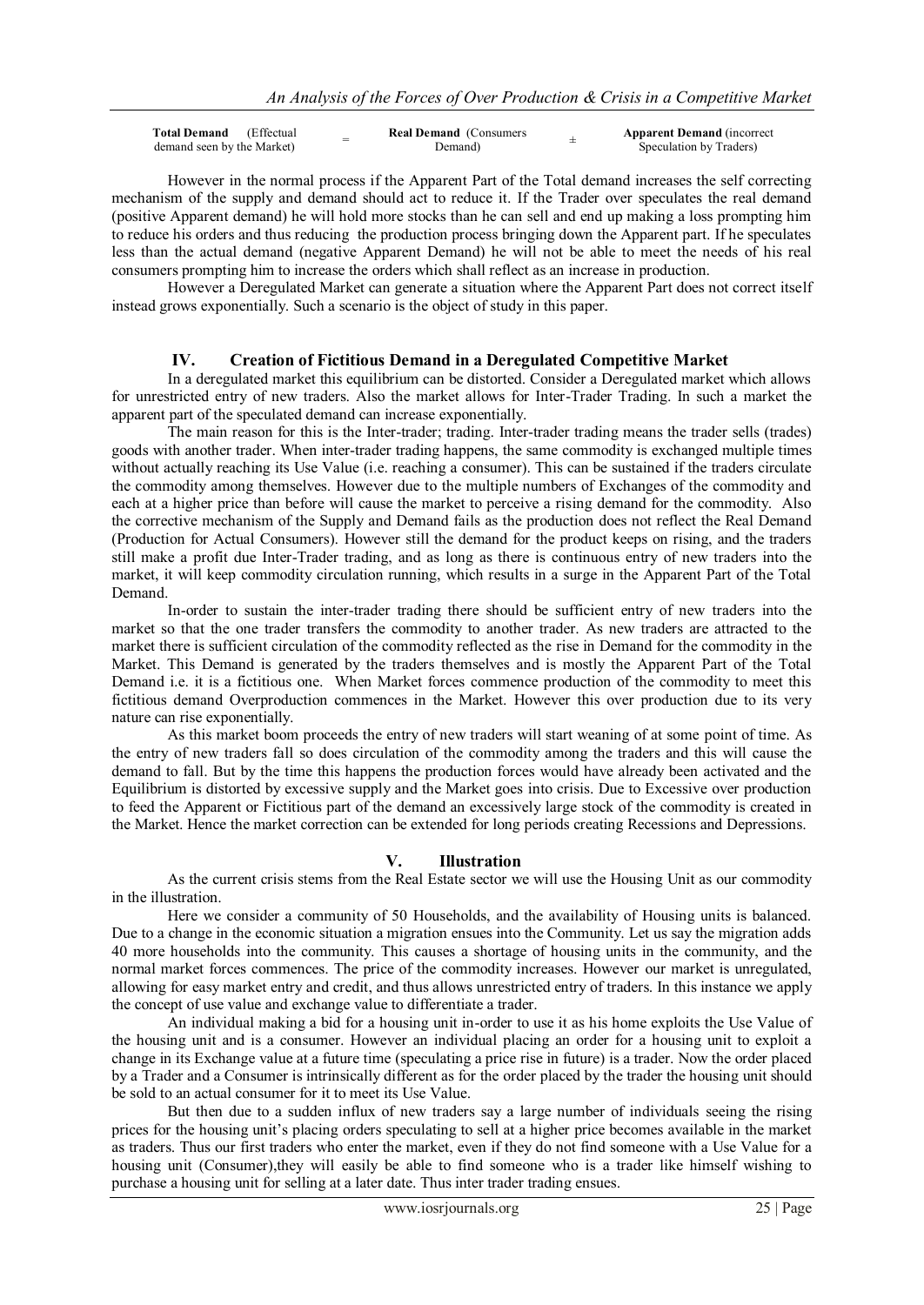As more and more traders coming in and place more orders and there is a large circulation of commodities. Let us say 5 Traders enter the market initially and have placed orders for 3 units each, creating a total demand of 15 units. The market commences production and produces 15 units. The traders sell 5 units from this to real consumers and hold a stock of 10 units. Now the possible real demand in the market reduces to 35 units. Then another 8 more traders enter the market and place orders for 5 units each bringing in a total demand of 40 units, where in they buy from the first 5 traders the 10 units in stock but the additional units are still constructed, means 30 new units are constructed. So a total order of 40 Housing units is in stock. The first batch of traders has already made a profit by selling their stock to the second batch of traders. At this juncture another 8 new traders come in and our first batch of 5 traders having made a profit at their first venture decides to bid again. This time we have the 8 new and the 5 first batch traders a total of thirteen traders in the market. Now say these thirteen Traders each place an order of 5 units bringing the total demand to 65. Even if the 40 units in stock are bought by the new traders still an additional 25 units are constructed. Thus the total market stock is 65 units far exceeding the real demand possible. Thus as new traders keeping coming into the market and inter trader circulation continues, we have the housing unit circulating without meeting a consumer and new units constructed. Now most of the Total demand is in apparent Part. As long as new traders keep coming into the market the old traders will keep making profits and production will continue unchecked.

In our Case although the real increase in household is only 40 and hence the maximum number of units that need to be constructed in 40, however a deregulated market allowing of unchecked inter-trader trading can show a demand much higher than 40 meaning that there is considerable over production and this will go on as long as new traders keep coming into the market and the housing units keep circulating and the demand keeps multiplying without real consumers. But this can"t continue for long and as the influx of new traders will start to reduce at some point of time and the creation of this apparent part of demand drops due to fall in the commodity circulation, and total demand starts falling making the trading unprofitable. However by this time considerable overproduction would have commenced and most of the traders will not be able to find buyers as the number of real consumers are less than the surplus stock. The result is a market Crisis and Waste.

In the real market this is more complicated than is illustrated with the factors of individual income, Credit availability, Employment etc., and as it is all interlinked this creates a general crisis. The Interconnection of the Real Estate Industry with other industries and the Economy as a whole expands the crisis to the entire Economy.

# **How can such an influx of traders happen in an Economy?**

In our case such an influx can happen if the local population itself is given access to easy and unrestricted Credits. In such a situation when there is a sudden rise in price of Housing units people without sufficient financial back up also can become a trader making use of the easy availability of the Credit facility. Thus individuals who were not effectual demanders suddenly create an effectual demand in the market as traders. Thus a consumer is suddenly projected to the status of a trader by buying several units for reselling (US Mortgage Crisis).

In another scenario investors from outside the community can easily access the housing market and trade in the community unrestrictedly. This causes people outside the community with no use value for a housing unit within the community purchasing it with the sole purpose of selling thus adding to a trader influx. As new traders keep entering the market the old traders were able to transfer their units to the new traders and this keeps going on as long as there is a regular influx of traders (Real Estate Crash in Dubai).

# **VI. Market Study**

As per the US Census Bureau estimates there were 18.8 Million homes Vacant i.e. unoccupied as of 2009. As per the study conducted by "National Alliance to end homelessness" the number of homeless persons in US was estimated to be 643,000. Now considering the US as our Case; we can say the number of Vacant Homes far exceeds the number of Homeless Individuals. If we consider each homeless individual create a real demand of a single housing unit still there is overproduction in excess of 18 million. Now suppose an society/the government decides to provide homes to all the homeless that is the government decides to fund the housing for all the homeless still the total real demand that can be generated in the market cannot exceed the number of homeless. Hence there is an excessive over production. The magnitude of over production is huge and which clarifies the correcting mechanism of the market was distorted, by the creation of apparent demand by inter trader trading. Most of the construction of housing units was spurred by the apparent demand created by the traders. Now most of the vacant houses are held by individuals or entities that can be classified as traders. However due to their relatively high investment in accruing it they (traders) will refuse to sell it below a certain recovery price.